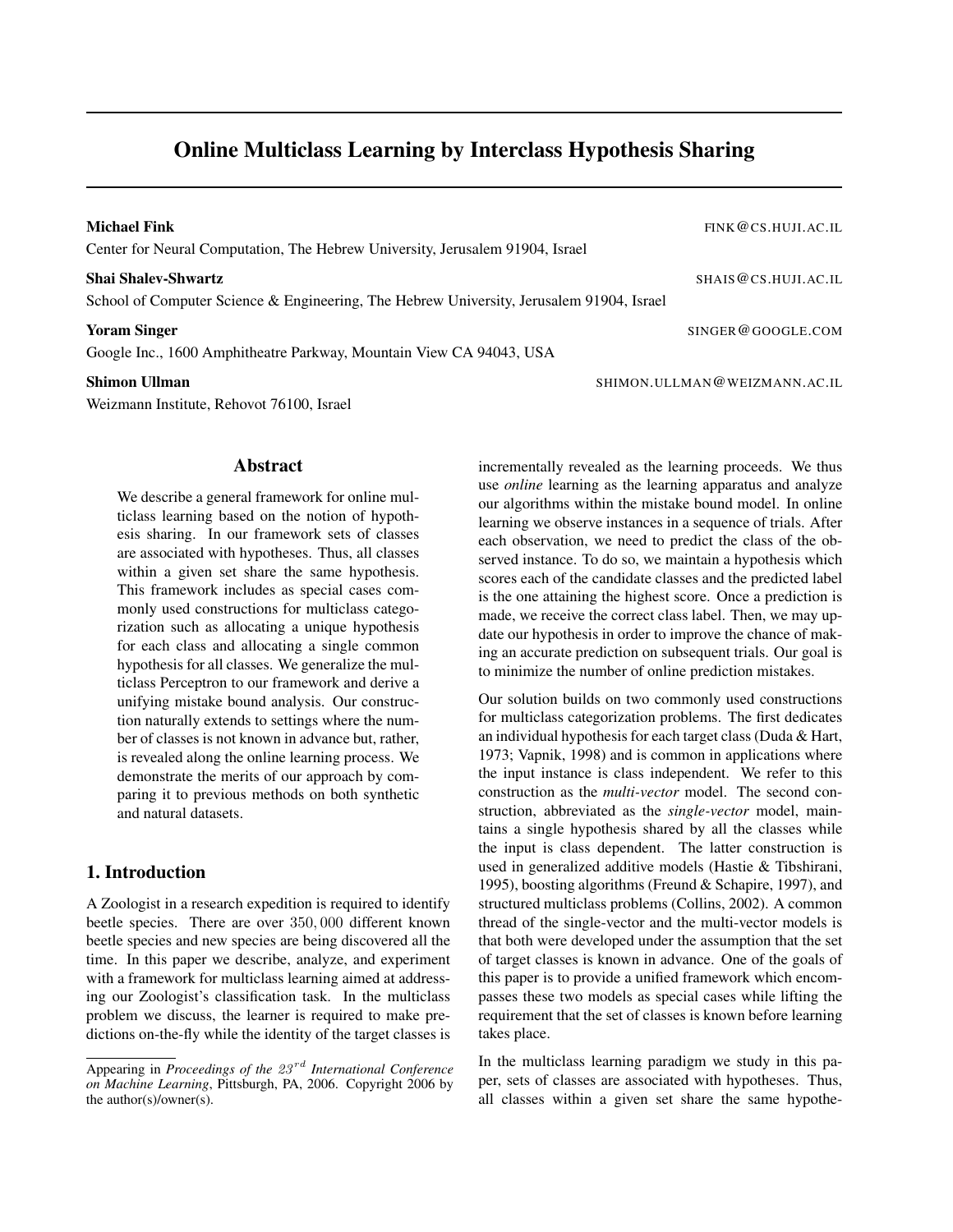sis. This framework naturally includes as special cases the two models discussed above. After introducing our new multiclass learning framework, we describe a generalization of the Perceptron algorithm (Rosenblatt, 1958) to our framework and derive a unifying mistake bound analysis. Our construction naturally extends to settings where the number of classes is not known in advance but rather revealed along the online learning process. The analysis we present is applicable to both the single-vector model and the multi-vector model and underscores a natural complexity-performance tradeoff. The complexity of the multi-vector model increases linearly with the number of classes while the model complexity of the single-vector approach is invariant to the number of classes. However, the higher complexity of the multi-vector model is occasionally necessary for achieving more accurate predictions.

The generalized Perceptron algorithm we derive can be viewed as an automatic mixing mechanism between the single-vector and the multi-vector models, as well as any model that shares hypotheses between classes. The performance of the generalized Perceptron is competitive with any hypothesis sharing model and in particular the single and multi vector models. Our construction also allows to share features across classes via a feature mapping mechanism. For example, our dextrous Zoologist can share feature mappings and hypotheses between groups of classes such as desert dweller beetles or terrestrial beetles. While our framework is especially appealing in settings where the classes are revealed on-the-fly, it can be used verbatim in standard multiclass problems. We illustrate the merits of our hypotheses sharing framework in a series of experiments with synthetic and natural datasets.

### 2. Problem Setting

Online learning is performed in a sequence of trials. At trial t the algorithm first receives an instance  $\mathbf{x}_t \in \mathbb{R}^n$  and is required to predict a class label associated with that instance. The set of all possible labels constitutes a finite set denoted by Y. Most if not all online classification algorithms assume that  $Y$  is known in advance. In contrast, in our setting the set  $Y$  is incrementally revealed as the online learning proceeds. We denote by  $\mathcal{Y}_t$  the set of unique labels observed on rounds 1 through  $t - 1$ . After the online learning algorithm predicts the class  $\hat{y}_t$ , the true class  $y_t \in \mathcal{Y}$  is revealed and the set of known classes is updated accordingly,  $\mathcal{Y}_{t+1} = \mathcal{Y}_t \cup \{y_t\}$ . We say that the algorithm makes a prediction mistake if  $\hat{y}_t \neq y_t$  and the class  $y_t$  is not a novel class,  $y_t \in \mathcal{Y}_t$ . We thus exclude from our mistake analysis all the rounds on which a label is observed for the first time. The goal of the algorithm is to minimize the total number of prediction mistakes it makes, denoted by M. To achieve this goal, the algorithm may update its prediction mechanism at the end of each trial.

The prediction of the algorithm at trial  $t$  is determined by a hypothesis,  $h_t : \mathbb{R}^n \times \mathcal{Y} \to \mathbb{R}$ , which induces a score for each of the possible classes in  $Y$ . The predicted label is set to be,  $\hat{y}_t = \arg \max_{r \in \mathcal{Y}_t} h_t(\mathbf{x}_t, r)$ . To evaluate the performance of a hypothesis h on the example  $(\mathbf{x}_t, y_t)$ we need to check whether  $h$  makes a prediction mistake, namely determine if  $\hat{y}_t \neq y_t \in \mathcal{Y}_t$ . To derive bounds on prediction mistakes we use a second way for evaluating the performance of h which is based on the multiclass *hingeloss* function, defined as follows. If the current class is not novel  $(y_t \in \mathcal{Y}_t)$ , then we set

$$
\ell_t(h) = \left(1 - h(\mathbf{x}_t, y_t) + \max_{r \in \mathcal{Y}_t \setminus \{y_t\}} h(\mathbf{x}_t, r)\right)_+,
$$

where  $(a)_+$  = max $\{a, 0\}$ . Since in our setting the algorithm is not penalized for the first instance of each class, we simply set  $\ell_t(h) = 0$  whenever  $y_t \notin \mathcal{Y}_t$ . The term  $h(\mathbf{x}_t, y_t) - \max_r h(\mathbf{x}_t, r)$  in the definition of the hingeloss is a generalization of the notion of *margin* from binary classification. The hinge-loss penalizes a hypothesis for any margin less than 1. Additionally, if  $\hat{y}_t \neq y_t$  then  $\ell_t(h) \geq 1$ . Thus, the *cumulative hinge-loss* suffered over a sequence of examples upper bounds the number of prediction mistakes, M.

Recall that the prediction on each trial is based on a hypothesis which is a function from  $\mathbb{R}^n \times \mathcal{Y}$  into the reals. In this paper we focus on hypotheses which are parameterized by weight vectors. A common construction (Duda & Hart, 1973; Vapnik, 1998; Crammer & Singer, 2003) of a hypothesis space is the set of functions parameterized by  $|\mathcal{Y}|$  vectors  $W = {\mathbf{w}^r : r \in \mathcal{Y}}$  where,

$$
h(\mathbf{x},r) = \langle \mathbf{w}^r, \mathbf{x} \rangle .
$$

That is, h associates a different weight vector with each class and the prediction at trial  $t$  is,

$$
\hat{y}_t = \underset{r \in \mathcal{Y}_t}{\operatorname{argmax}} \langle \mathbf{w}_t^r, \mathbf{x}_t \rangle \ .
$$

To obtain a concrete online learning algorithm we must determine the initial value of each weight vector and the update rule used to modify the weight vectors at the end of each trial. Following Kesler's construction (Duda & Hart, 1973; Crammer & Singer, 2003), we address the multiclass setting using a Perceptron update. The multiclass Perceptron algorithm initializes all the weight vectors to be zero. On trial  $t$ , if the algorithm makes a prediction mistake,  $\hat{y}_t \neq y_t \in \mathcal{Y}_t$ , then the weight vectors are updated as follows,

$$
\mathbf{w}_{t+1}^{y_t} = \mathbf{w}_t^{y_t} + \mathbf{x}_t , \ \ \mathbf{w}_{t+1}^{\hat{y}_t} = \mathbf{w}_t^{\hat{y}_t} - \mathbf{x}_t ,
$$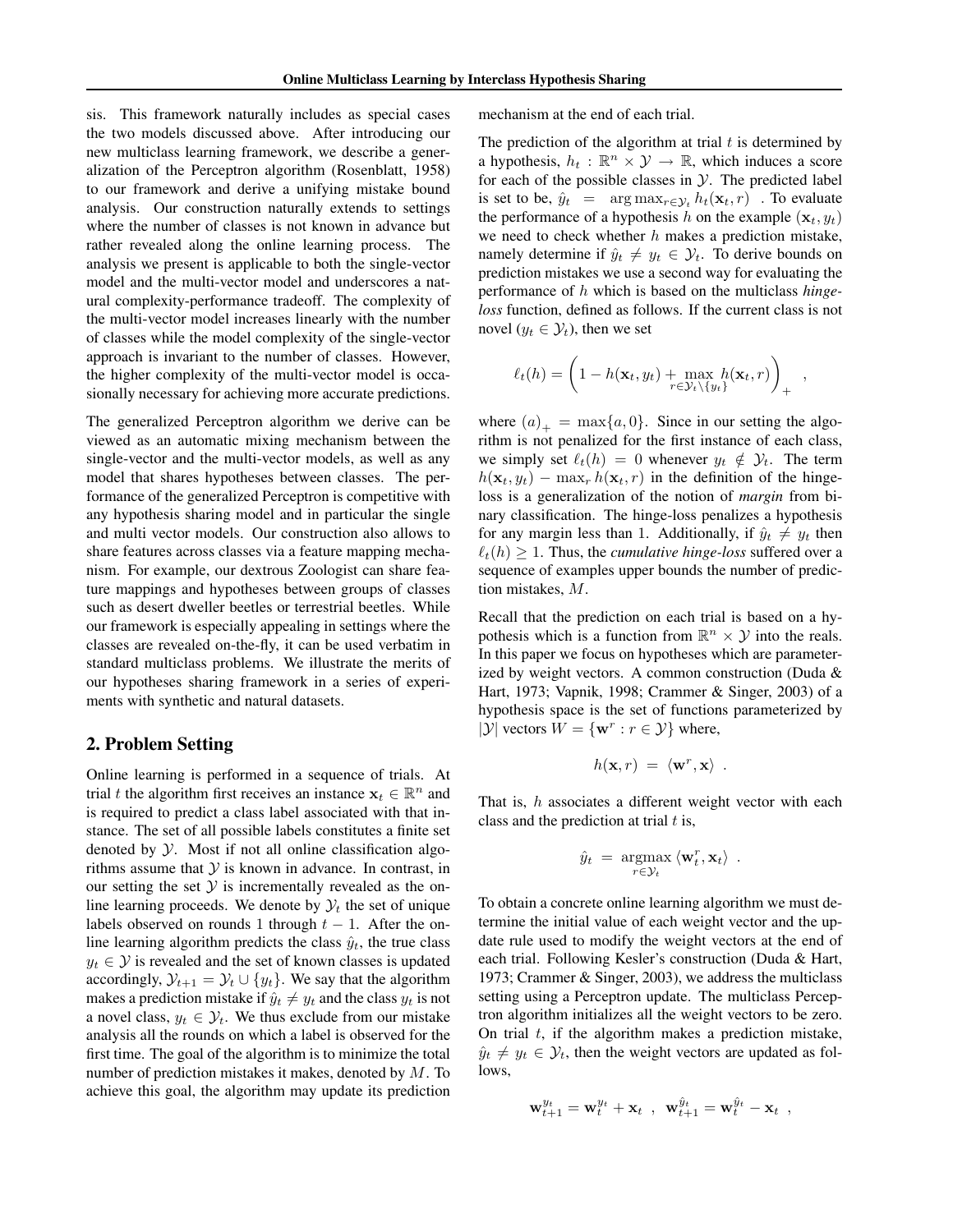and  $\mathbf{w}_{t+1}^r = \mathbf{w}_t^r$  for all  $r \in \mathcal{Y}_t \setminus \{y_t, \hat{y}_t\}$ . In words, we add the instance  $x_t$  to the weight vector of the correct class and subtract  $x_t$  from the weight vector of the (wrongly) predicted class. We would like to note in passing that other Perceptron-style updates can be devised for multiclass problems (Crammer & Singer, 2003). Finally, if we do not make a prediction mistake then the weight vectors are kept intact. We refer to the above construction as the multi-vector method.

Several mistake bounds have been derived for the multivector method. In this paper we obtain the following mistake bound, which follows as a corollary from our analysis in Sec. 4. Let  $(\mathbf{x}_1, y_1), \ldots, (\mathbf{x}_m, y_m)$  be a sequence of examples and define  $R = 2 \max_t ||\mathbf{x}_t||_2$ . Let  $h^*$  be a fixed hypothesis defined by any set of weight vectors  $U = {\mathbf{u}^r : r \in \mathcal{Y}}$ . We denote by

$$
L = \sum_{t=1}^{m} \ell_t(h^*) \quad , \tag{1}
$$

the cumulative hinge-loss of  $h^*$  over the sequence of examples and by

$$
C = R^2 \sum_{r \in \mathcal{Y}} ||\mathbf{u}^r||^2 \tag{2}
$$

the *complexity* of  $h^*$ . Then the number of prediction mistakes of the multi-vector method is at most,

$$
M \leq L + C + \sqrt{LC} \ . \tag{3}
$$

The mistake bound in Eq. (3) consists of three terms: the loss of  $h^*$ , the complexity of  $h^*$ , and a sub-linear term which is often negligible. We would like to underscore that the complexity term increases with the number of classes since we have a different weight vector for each class.

We now describe an alternative construction and an accompanying learning algorithm which maintains a *single*vector. We show in the sequel that the second construction entertains a mistake bound of the form given in Eq. (3). However, the complexity term in this bound does not increase with the number of classes, in contrast to the complexity term for the multi-vector method given in Eq. (2). The second multiclass construction uses a *single* weight vector, denoted  $w$ , for all the classes, paired with a classspecific feature mapping,  $\phi : \mathbb{R}^n \times \mathcal{Y} \to \mathbb{R}^d$ . That is, the score given by a hypothesis  $h$  for class  $r$  is,

$$
h(\mathbf{x},r) = \langle \mathbf{w}, \boldsymbol{\phi}(\mathbf{x},r) \rangle.
$$

We denote by  $w_t$  the single weight vector of the algorithm at trial  $t$  and its prediction is thus,

$$
\hat{y}_t = \underset{r \in \mathcal{Y}_t}{\text{argmax}} \langle \mathbf{w}_t, \phi(\mathbf{x}, r) \rangle \ .
$$

This construction is common in generalized additive models (Hastie & Tibshirani, 1995), multiclass versions of boosting (Freund & Schapire, 1997), and has been popularized lately due to its role in prediction with structured output where the number of classes is exponentially large (Collins, 2002; Taskar et al., 2003; Tsochantaridis et al., 2004; Shalev-Shwartz et al., 2004). Following a simple Perceptron-based mechanism we initialize  $w_1 = 0$  and only update w if we have a prediction mistake,  $\hat{y}_t \neq y_t \in$  $\mathcal{Y}_t$ . The update takes the form,

$$
\mathbf{w}_{t+1} = \mathbf{w}_t + \boldsymbol{\phi}(\mathbf{x}_t, y_t) - \boldsymbol{\phi}(\mathbf{x}_t, \hat{y}_t) .
$$

We refer to the above construction as the single-vector method.

The single-vector method is based on a class specific feature mapping  $\phi$ . Usually, this class specific mapping relies on an a-priori knowledge of the set of possible classes Y. This paper emphasizes the setting where the identity of the target classes is incrementally revealed only during the online stream. Since  $\mathcal Y$  is not known a-priori, we apply a class specific feature mapping which is *data dependent*. For each class  $r \in \mathcal{Y}$ , let  $\mathbf{p}^r \in \mathbb{R}^n$  be the first instance of class r in the sequence of examples. We define  $\phi(\mathbf{x}_t, r)$  to be the vector in  $\mathbb{R}^n$  whose *i*'th element is,

$$
\phi_i(\mathbf{x}_t, r) = x_{t,i} p_i^r \t\t(4)
$$

That is,  $\phi(\mathbf{x}_t, r)$  is the coordinate-wise product between  $\mathbf{x}_t$  and  $\mathbf{p}^r$ . In Sec. 5 we describe additional data-dependent constructions of  $\phi$ .

A relative mistake bound can also be derived for the single-vector method. Specifically, in Sec. 4 we show that the bound in Eq. (3) holds where now  $R =$  $2 \max_{t,r} ||\phi(\mathbf{x}_t, r)||_2$ , the competing hypothesis  $h^*$  is parameterized by any *single* weight vector u, and the complexity of  $h^*$  is,

$$
C = R^2 ||\mathbf{u}||^2 \tag{5}
$$

The complexity term for the single-vector method does not increase with the number of classes, in contrast to the complexity term for the multi-vector method given in Eq. (2). However, the value of the cumulative loss,  $L$ , in the multivector method is upper bounded by the cumulative loss in the single-vector method. This follows from the fact that the hypotheses space employed by the multi-vector method is richer than that of the single-vector method. To see this, note that given any single weight vector u, we can construct the set of multiple weight vectors  $U = {\mathbf{u}^r : r \in \mathcal{Y}}$ where  $u_i^r = u_i p_i^r$ . Using this construction we observe that  $\langle \mathbf{u}, \phi(\mathbf{x}_t, r) \rangle = \langle \mathbf{u}^r, \mathbf{x}_t \rangle$  and therefore the cumulative loss of u in the single-vector method equals to the cumulative loss of  $U = {\mathbf{u}^r : r \in \mathcal{Y}}$  in the multi-vector method.

The prevailing question is which of the two approaches would perform better in practical applications. Indeed, our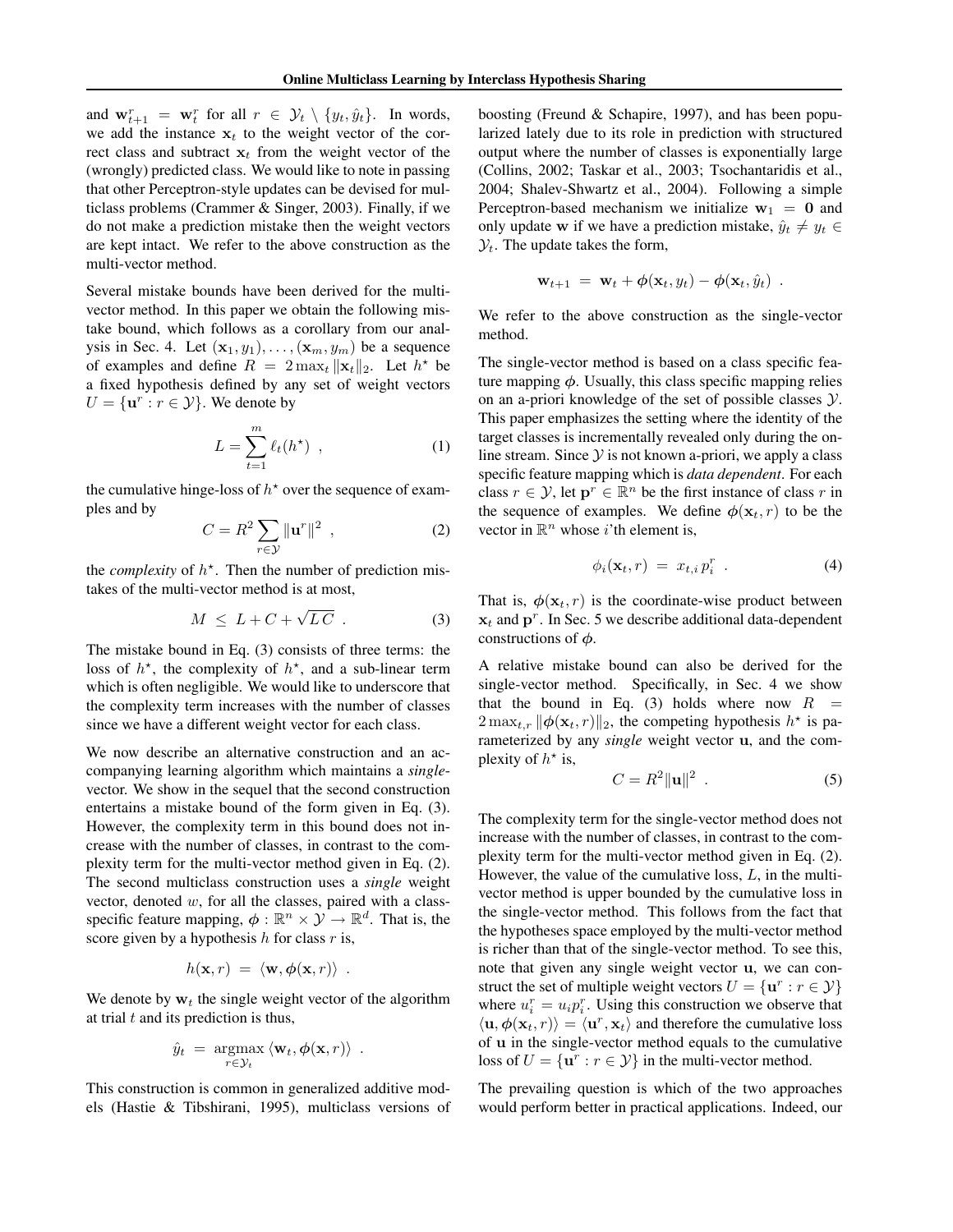

Figure 1. The performance of the single-vector and the multivector methods described in Sec. 2, and a hybrid method described in Sec. 3 on two synthetic datasets.

experiments indicate that on certain datasets the singlevector method outperforms the multi-vector approach while on other datasets an opposite effect is exhibited and the richer model complexity of the multi-vector method is necessary. One of the main contributions of this paper is a mixing method, whose performance on any dataset is competitive with the best of the aforementioned alternatives.

To illustrate the difference between the single-vector and multi-vector methods we have constructed two synthetic datasets. Both datasets contain 8, 000 instances from  ${-1, 1}^{64}$  and the set of classes is  $\mathcal{Y} = \{0, ..., 15\}$ . In the first dataset, the class of an instance x is the value of the binary number  $(x_1, x_2, x_3, x_4)$ . In the second dataset, the class of an instance x is r if  $x_{4r+1} = \ldots = x_{4r+4} = 1$  (we made sure that for each instance, only one class satisfies the above). We presented both datasets to the single-vector and multi-vector methods. The cumulative number of mistakes of the two algorithms as a function of the trial number is depicted in Fig. 1. As can be seen from the figure, the single-vector method clearly outperforms the multi-vector method on the first dataset while the opposite phenomenon is exhibited in the second dataset. This difference can be attributed to the interplay between the loss and the complexity terms in our mistake bounds. Indeed, in the first dataset, the single-vector model is capable of achieving zero cumulative loss by setting the first 4 elements of **u** to be  $\frac{1}{2}$  and the rest to be zero. Our mistake bound for the single-vector method reduces to  $2 \cdot 64 \cdot 1 = 128$ . In contrast, the mistake bound for the multi-vector method is 16 times higher and equals to 2048. In the second dataset, the single-vector model is not rich enough for perfectly predicting the correct labels. Therefore, the number of mistakes sustained by the single-vector method increases linearly with the number of examples. In this dataset, the opulent complexity of the multi-vector method is beneficial.

## 3. Mixing the Single and Multi Vector Methods

In this section we describe a *hybrid* method whose performance on any dataset is competitive with the best of the two alternative multiclass approaches described in the pre-

vious section. Moreover, we show that on certain datasets the hybrid method outperforms both the single-vector and multi-vector methods.

The hypotheses of the hybrid method are parameterized by a set of  $|y| + 1$  weight vectors. As in the single-vector method we maintain one weight vector, denoted  $w^y$ , which is shared among all classes in  $\mathcal Y$ . As in the multi-vector method the remaining  $|y|$  weight vectors are specific to each of the classes. The score of  $h$  for class  $r$  is,

$$
h(\mathbf{x},r) = \langle \mathbf{w}^{\mathcal{Y}}, \phi(\mathbf{x},r) \rangle + \langle \mathbf{w}^r, \mathbf{x} \rangle.
$$

We denote by  $\{w_t^{\mathcal{Y}}\} \cup \{w_t^r : r \in \mathcal{Y}_t\}$  the weight vectors of the algorithm at trial  $t$  and its prediction is thus,

$$
\hat{y}_t = \underset{r \in \mathcal{Y}_t}{\text{argmax}} \left( \langle \mathbf{w}_t^{\mathcal{Y}}, \phi(\mathbf{x}_t, r) \rangle + \langle \mathbf{w}_t^r, \mathbf{x}_t \rangle \right) .
$$

We now describe a Perceptron-style update for the hybrid method. Initially, all the weight vectors are set to zero. On trial  $t$ , the weight vectors are updated only if the algorithm made a prediction mistake ( $\hat{y}_t \neq y_t \in \mathcal{Y}_t$ ) by using the update rule,

$$
\mathbf{w}_{t+1}^{\mathcal{Y}} = \mathbf{w}_t^{\mathcal{Y}} + \phi(\mathbf{x}_t, y_t) - \phi(\mathbf{x}_t, \hat{y}_t) ,
$$
  
\n
$$
\mathbf{w}_{t+1}^{y_t} = \mathbf{w}_t^{y_t} + \mathbf{x}_t ,
$$
  
\n
$$
\mathbf{w}_{t+1}^{\hat{y}_t} = \mathbf{w}_t^{\hat{y}_t} - \mathbf{x}_t ,
$$

and for all  $r \in \mathcal{Y}_t \setminus \{y_t, \hat{y}_t\}, \mathbf{w}_{t+1}^r = \mathbf{w}_t^r.$ 

A relative mistake bound can be proven for the hybrid method as well. In particular, in Sec. 4 we show that a bound of the same form given in Eq. (3) holds for the hybrid method. That is, given a hypothesis  $h^*$ , parameterized by any set of vectors  $U = {\mathbf{u}^{\mathcal{Y}}} \cup {\mathbf{u}^{r}} : r \in \mathcal{Y}$ , the following bound holds,  $M \leq L + C + \sqrt{LC}$ , where C is defined to be,

$$
C = 2 R^{2} \left( \|\mathbf{u}^{\mathcal{Y}}\|^{2} + \sum_{r \in \mathcal{Y}} \|\mathbf{u}^{r}\|^{2} \right) , \qquad (6)
$$

and R is now the maximal value between  $2 \max_t ||\mathbf{x}_t||$  and  $2 \max_{t,r} ||\boldsymbol{\phi}(\mathbf{x}_t, r)||_2.$ 

We now compare the above mistake bound of the hybrid method to the mistake bounds of the single-vector and multi-vector methods. The cumulative loss of the hybrid method is bounded above by both the loss of the singlevector method and the loss of the multi-vector method. This follows directly from the fact that the hypothesis space of the hybrid method includes both the hypothesis space of the single-vector method and that of the multi-vector method. To facilitate a clear comparison of the complexity term, let us assume that  $\max_t ||\mathbf{x}_t|| = \max_{t,r} ||\boldsymbol{\phi}(\mathbf{x}_t, r)||$ and thus the value of  $R$  for all methods is identical. This equality indeed holds for the datasets described in Sec. 2.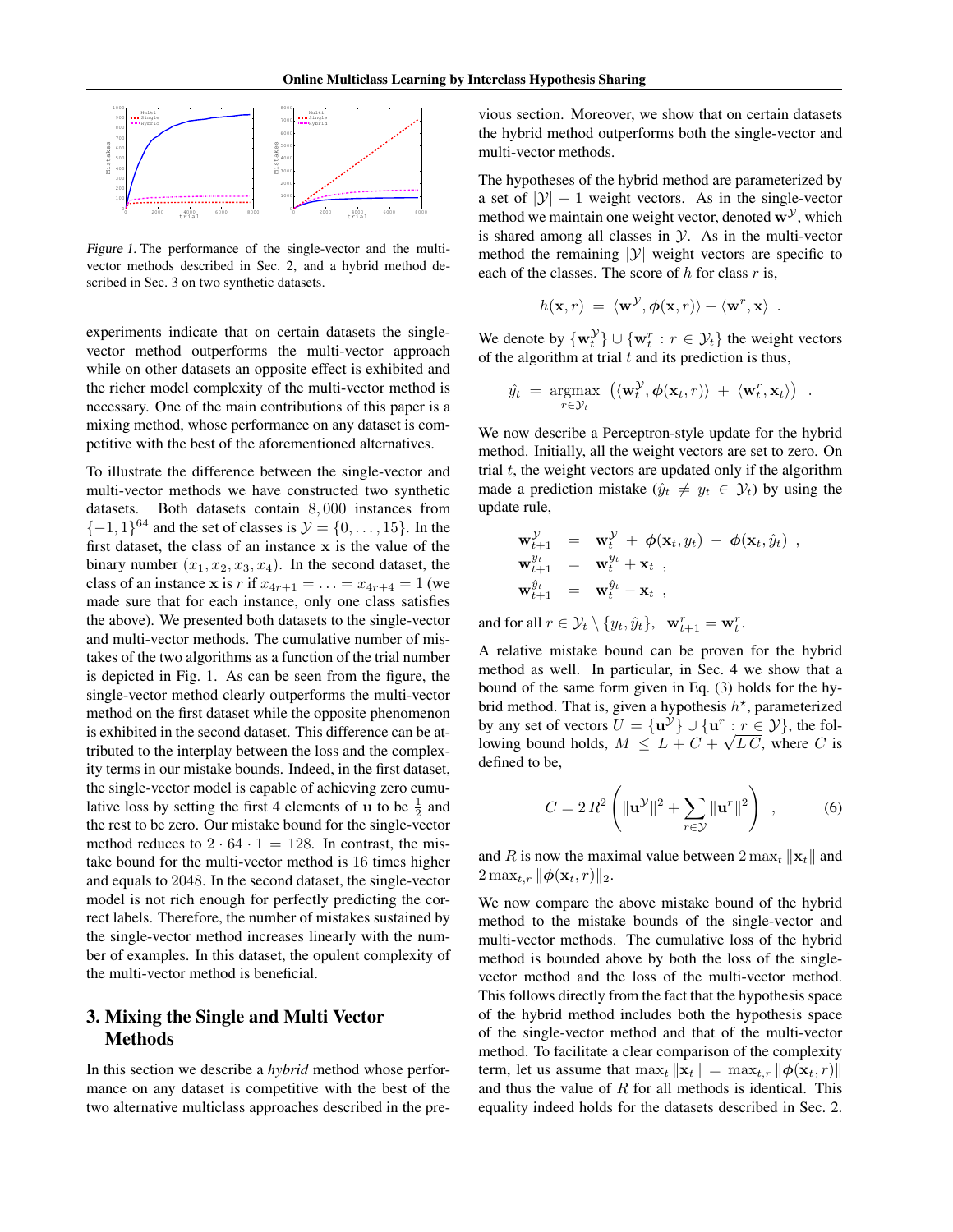

Figure 2. Performance of the hybrid method, the single-vector method, and the multi-vector method on the third synthetic dataset.

Moreover, if the norm of  $\phi$  is not restricted relatively to  $\|\mathbf{x}_t\|$  and is allowed to grow with the number of classes then by concatenating class vectors we can reduce the multi-vector method to the single-vector method. Therefore, throughout the paper we focus on constructions in which the norm of  $\phi$  is of the same order of magnitude of  $\Vert \mathbf{x}_t \Vert$ . Equipped with this assumption we note that the complexity term of the hybrid method is at most twice the minimum between the complexity of the single-vector method and the multi-vector method.

In Fig. 1 we compare the performance of the hybrid method to the performance of the single-vector and the multi-vector methods on the two synthetic datasets described in Sec. 2. As expected, the performance of the hybrid method is comparable to the best of the two alternatives. The two synthetic datasets we constructed in Sec. 2 represent two extremes: the relevant components for each class are either common (first dataset) or completely disjoint (second dataset). In practical situations, it might be the case that while most of the classes share the same relevant dimensions several of the classes might depend on other dimensions. For example, if the task in hand is bird classification, the features used in recognizing most birds are common but are not applicable to penguins. To illustrate this point we have generated a third dataset as follows. As in our previous datasets, we chose 8, 000 instances from  $\{+1, -1\}^{64}$  and the set of classes was set to  $\mathcal{Y} = \{0, \ldots, 15\}$ . Instances of the first 15 classes have been generated as in the first dataset, that is, the class label was the value of the binary number  $(x_1, \ldots, x_4)$ . Instances of the last class  $(r = 15)$  were generated as in the second dataset by setting  $x_{61} = \ldots = x_{64} = 1$ . We have presented this dataset to the hybrid method and to the single-vector and multi-vector methods. The performance of the different algorithms is depicted in Fig. 2. It is clear from the figure that the hybrid method outperforms the two alternatives. It should also be noted that in the first half of the input sequence the single-vector method errs less than the multi-vector method while in the second half the multi-vector method outperforms the single-vector method. These effects can be explained in the light of our analysis. Our mistake bounds depend on a fixed complexity term and on a loss term which depends on the number of trials. The complexity term in the bound of the multivector method is higher than the complexity term in the bound of the single-vector method while an opposite trend characterizes the loss term.

#### 4. A General Mixing Framework

In the previous sections we described the single-vector method, the multi-vector method and the hybrid method. In this section we propose a general mixing framework of which the above three methods are special cases. We also utilize this framework for deriving new mixing algorithms. Finally, we provide a unified analysis for our general mixing framework and in particular obtain the mistake bounds for the three methods described in previous sections.

Our general mixing framework assumes the existence of a collection of indicator functions, denoted  $T$ , where each  $\tau \in \mathcal{T}$  is a function from  $\mathcal{Y}$  into  $\{0, 1\}$ . Thus, each function  $\tau$  corresponds to the set  $S^{\tau} = \{r \in \mathcal{Y} : \tau(r) = 1\},\$ which includes all the classes in  $\mathcal Y$  for which  $\tau(r) = 1$ . The hypotheses of the general mixing framework are parameterized by a set of |T| weight vectors. For each  $\tau \in \mathcal{T}$ we maintain one weight vector,  $w^{\tau}$ , which is shared among all classes in  $S^{\tau}$ . In addition, we assume that there exists a feature mapping function  $\phi^{\tau}(\mathbf{x}, r)$  for each  $\tau \in \mathcal{T}$ . The score given by a hypothesis  $h$  for class  $r$  is,

$$
h(\mathbf{x},r) = \sum_{\tau \in \mathcal{T}} \tau(r) \langle \mathbf{w}^{\tau}, \phi^{\tau}(\mathbf{x},r) \rangle . \tag{7}
$$

We denote by  $\{w_t^\tau : \tau \in \mathcal{T}\}\$  the weight vectors of the algorithm at trial  $t$  and its prediction is thus,

$$
\hat{y}_t = \underset{r \in \mathcal{Y}_t}{\text{argmax}} \sum_{\tau \in \mathcal{T}} \tau(r) \langle \mathbf{w}^{\tau}, \boldsymbol{\phi}^{\tau}(\mathbf{x}, r) \rangle.
$$

In our beetle recognition example, a function  $\tau \in \mathcal{T}$  might indicate whether a beetle is a desert dweller. This information is known before a zoologist might encounter a new species and is beneficial for transferring representational knowledge from previously learned distinctions.

We now describe a Perceptron-style update for the general mixing framework. Initially, all the weight vectors are set to zero. If there was a prediction mistake on trial  $t, \hat{y}_t \neq$  $y_t \in \mathcal{Y}_t$ , then we update each of the vectors in  $\{ \mathbf{w}^\tau : \tau \in \mathcal{Y}_t \}$  $\mathcal{T}$  as follows,

$$
\mathbf{w}_{t+1}^{\tau} = \mathbf{w}_t^{\tau} + \tau(y_t) \, \boldsymbol{\phi}^{\tau}(\mathbf{x}_t, y_t) - \tau(\hat{y}_t) \, \boldsymbol{\phi}^{\tau}(\mathbf{x}_t, \hat{y}_t) \enspace .
$$

If the algorithm does not err then  $\mathbf{w}_{t+1}^{\tau} = \mathbf{w}_t^{\tau}$  for all  $\tau \in \mathcal{T}$ . A pseudo-code summarizing the general mixing method is given in Fig. 3.

The single-vector method is a special case of the general mixing framework that can be derived by setting  $T =$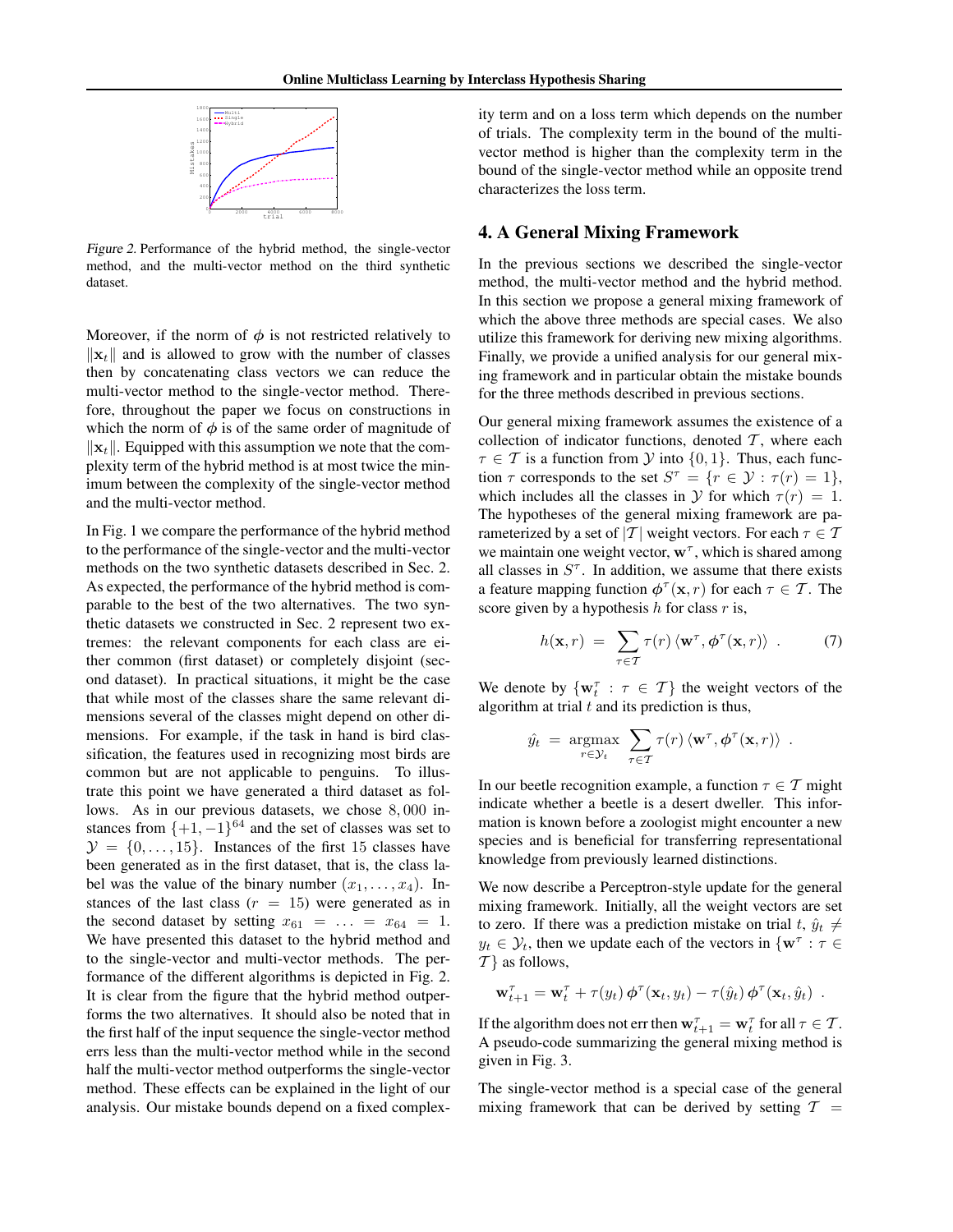- INPUT: Collection of indicator functions  $T$  and corresponding feature mappings  $\{\phi^{\tau} : \tau \in \mathcal{T}\}$
- INITIALIZE:  $\mathcal{Y}_1 = \emptyset$ ;  $\forall \tau \in \mathcal{T}, \mathbf{w}^{\tau} = \mathbf{0}$ For  $t = 1, 2, ...$ receive an instance  $x_t$ predict:  $\hat{y}_t = \operatorname*{argmax}_{r \in \mathcal{Y}_t}$  $\sum$  $\tau \in T$  $\tau(r) \langle \mathbf{w}^\tau, \boldsymbol{\phi}^\tau(\mathbf{x}_t, r) \rangle$ receive correct label  $y_t$ If  $\hat{y}_t \neq y_t$  and  $y_t \in \mathcal{Y}_t$ forall  $\tau \in \mathcal{T}$ ,  $\mathbf{w}^{\tau} \leftarrow \mathbf{w}^{\tau} + \tau(y_t) \phi^{\tau}(\mathbf{x}_t, y_t) - \tau(\hat{y}_t) \phi^{\tau}(\mathbf{x}_t, \hat{y}_t)$  $\mathcal{Y}_{t+1} = \mathcal{Y}_t \cup \{y_t\}$

Figure 3. The general mixing algorithm.

 $\{\tau^{\mathcal{Y}}\}\$  where  $\tau^{\mathcal{Y}}(r) = 1$  for all  $r \in \mathcal{Y}$ . Thus,  $S^{\tau^{\mathcal{Y}}} = \mathcal{Y}$ and we obtain a single weight vector  $w^{\tau^{\mathcal{Y}}}$  which is shared by all the classes in  $\mathcal Y$ . The multi-vector method can also be derived from the general mixing framework by setting  $\mathcal{T} = {\tau^r : r \in Y}$ , where  $\tau^r(k)$  is one if  $k = r$  and zero otherwise. We therefore associate a different weight vector with each label in  $Y$ . In the multi-vector method, the value of  $\phi^{\tau}(\mathbf{x}, r)$  reduces to x. The hybrid method can be derived in a similar manner by a simple conjunction of the above indicator functions.

The algorithm from Fig. 3 can be adjusted to incorporate Mercer kernels. Note that each vector  $w^{\tau}$  can be represented as a sum of vectors of the form  $\phi^{\tau}(\mathbf{x}_i, r)$  where  $i < t$ . Furthermore, the inner-product  $\langle \mathbf{w}^{\tau}, \phi^{\tau}(\mathbf{x}_t, r) \rangle$ can be rewritten as a sum of inner-products each taking the form  $\langle \phi^{\tau}(\mathbf{x}_t, r), \phi^{\tau}(\mathbf{x}', r') \rangle$ . We can replace the innerproducts in this sum with a general Mercer kernel operator,  $K^{\tau}((\mathbf{x}_t, r), (\mathbf{x}', r'))$ , and leave the rest of the derivation intact. The formal analysis presented in the sequel can be extended verbatim and applied with Mercer kernels.

We now turn to the analysis of the algorithm in Fig. 3. Our analysis is based on the following lemma.

**Lemma 1** Let  $a_1, \ldots, a_M$  be a sequence of vectors and *define*  $R = \max_i ||a_i||_2$ . Assume that for all  $i \in$  ${1, \ldots, M}$  *we have that*  $\langle \mathbf{w}_i, \mathbf{a}_i \rangle \leq 0$  *where*  $\mathbf{w}_i =$  $\{1, \ldots, M\}$  we have that  $\langle \mathbf{w}_i, \mathbf{a}_i \rangle \leq 0$  where  $\mathbf{w}_i = \sum_{t=1}^{i-1} \mathbf{a}_i$ . Let **u** be an arbitrary vector and let C and *L* be two scalars such that  $C = R^2 ||\mathbf{u}||^2$  and  $L \geq$  $\sum_{i=1}^{M} (1 - \langle \mathbf{a}_i, \mathbf{u} \rangle)_+$ *. Then,*  $M \leq L + C + \sqrt{T}C$ .

The proof of this lemma can be derived from the analysis of the Perceptron algorithm for binary classification given in (Gentile, 2002), and is omitted due to the lack of space. Equipped with the above lemma we now prove a mistake bound for the algorithm. Let  $h^*$  be any competing hy-

pothesis defined by a set of vectors  $U = {\mathbf{u}^\tau : \tau \in \mathcal{T}}$ . As in previous sections, our mistake bound takes the form  $M \leq L + C + \sqrt{LC}$ , where L is the cumulative loss of  $h^*$ defined by Eq. (1) and C is the complexity of  $h^*$  which we now define. Let  $\rho$  be the maximal number of sets  $S^{\tau}$  which include r, that is,  $\rho = \max_{r \in \mathcal{Y}} \sum_{\tau \in \mathcal{T}} \tau(r)$ . For example, in the single-vector and multi-vector methods the value of  $\rho$  is one while in the hybrid method  $\rho = 2$ . The complexity of  $h^*$  is formally defined to be,

$$
C = \rho R^2 \sum_{\tau \in \mathcal{T}} ||\mathbf{u}^\tau||^2 \tag{8}
$$

where  $R = 2 \max_{t,r,\tau} \tau(r) ||\boldsymbol{\phi}^{\tau}(\mathbf{x}_t, r)||_2$ .

**Theorem 1** Let  $((\mathbf{x}_1, y_1), \ldots, (\mathbf{x}_m, y_m)) \in (\mathbb{R}^n \times \mathcal{Y})^m$ *be a sequence of examples and assume that this sequence is presented to the general mixing algorithm given in Fig. 3. Let* h <sup>⋆</sup> *be any competing hypothesis defined by a set of weight vectors*  $U = {\mathbf{u}^\tau : \tau \in \mathcal{T}}$ *. Define L* and *C* as *given by Eq. (1) and Eq. (8). Then, the number of prediction mistakes the general mixing algorithm makes on the sequence is upper bounded by,*

$$
M \leq L + C + \sqrt{LC} \ .
$$

*Proof* Let  $i_1, \ldots, i_M$  be the indices of trials in which the algorithm makes a prediction mistake. We prove the theorem by constructing a sequence of vectors  $A_{i_1}, \ldots, A_{i_M}$ in a Hilbert space  $H$ , which satisfies the condition given in Lemma 1. For each  $\tau \in \mathcal{T}$ , the function  $\phi^{\tau}$  maps an instance  $\mathbf{x}_t$  and a label r into a Hilbert space, denoted  $\mathcal{H}^{\tau}$ . Let  $\mathcal{H} = \bigotimes_{\tau \in \mathcal{T}} \mathcal{H}^{\tau}$  be the product of these feature spaces. Let  $V_1 = \{ \mathbf{v}_1^{\tau} \in \mathcal{H}^{\tau} : \tau \in \mathcal{T} \}$  and  $V_2 = \{ \mathbf{v}_2^{\tau} \in \mathcal{H}^{\tau} : \tau \in \mathcal{T} \}$  $\tau \in \mathcal{T}$ } be two vectors in  $\mathcal{H}$ . Then, the vector addition  $V_1$ and  $V_2$  in  $H$  is defined as  $V_1 + V_2 = \{ \mathbf{v}_1^{\tau} + \mathbf{v}_2^{\tau} : \tau \in T \}$ and their inner-product as  $\langle V_1, V_2 \rangle = \sum_{\tau \in \mathcal{T}} \langle \mathbf{v}_1^{\tau}, \mathbf{v}_2^{\tau} \rangle$ . The sets  $W_t = \{ \mathbf{w}_t^\tau : \tau \in \mathcal{T} \}$  and  $U = \{ \mathbf{u}^\tau : \tau \in \mathcal{T} \}$ are vectors in H. For a trial t and a label  $r \in \mathcal{Y}$ , define  $V_t^r \in \mathcal{H}$  to be,  $V_t^r = {\tau(r) \phi^\tau(\mathbf{x}_t, r) : \tau \in \mathcal{T}}.$ Thus, the prediction of the algorithm can be rewritten as,  $\hat{y}_t = \arg \max_{r \in \mathcal{Y}_t} \langle W_t, V_t^r \rangle$ . Let t be a trial in which the algorithm makes a prediction mistake ( $\hat{y}_t \neq y_t \in \mathcal{Y}_t$ ) and define  $A_t = V_t^{y_t} - V_t^{\hat{y}_t}$ . From the definitions of  $\hat{y}_t$  and  $A_t$ and the fact that the algorithm makes a prediction mistake on this trial we get that,  $\langle W_t, A_t \rangle \leq 0$ . In addition, the update of the algorithm can be rewritten as a vector addition in H,  $W_{t+1} = W_t + A_t$ . The definition of the hinge-loss of  $h^*$  gives that,

$$
\ell_t(h^*) = \max_{r \neq y_t} (1 - \langle U, V_t^{y_t} - V_t^r \rangle)_+ \geq \left(1 - \langle U, V_t^{y_t} - V_t^{\hat{y}_t} \rangle \right)_+ = (1 - \langle U, A_t \rangle)_+.
$$

Next, we upper bound the norm of  $A_t$  as follows. For all r,

$$
||V_t^r||^2 = \sum_{\tau \in \mathcal{T}} \tau(r) ||\phi^\tau(\mathbf{x}_t, r)||^2 \leq \rho (R/2)^2.
$$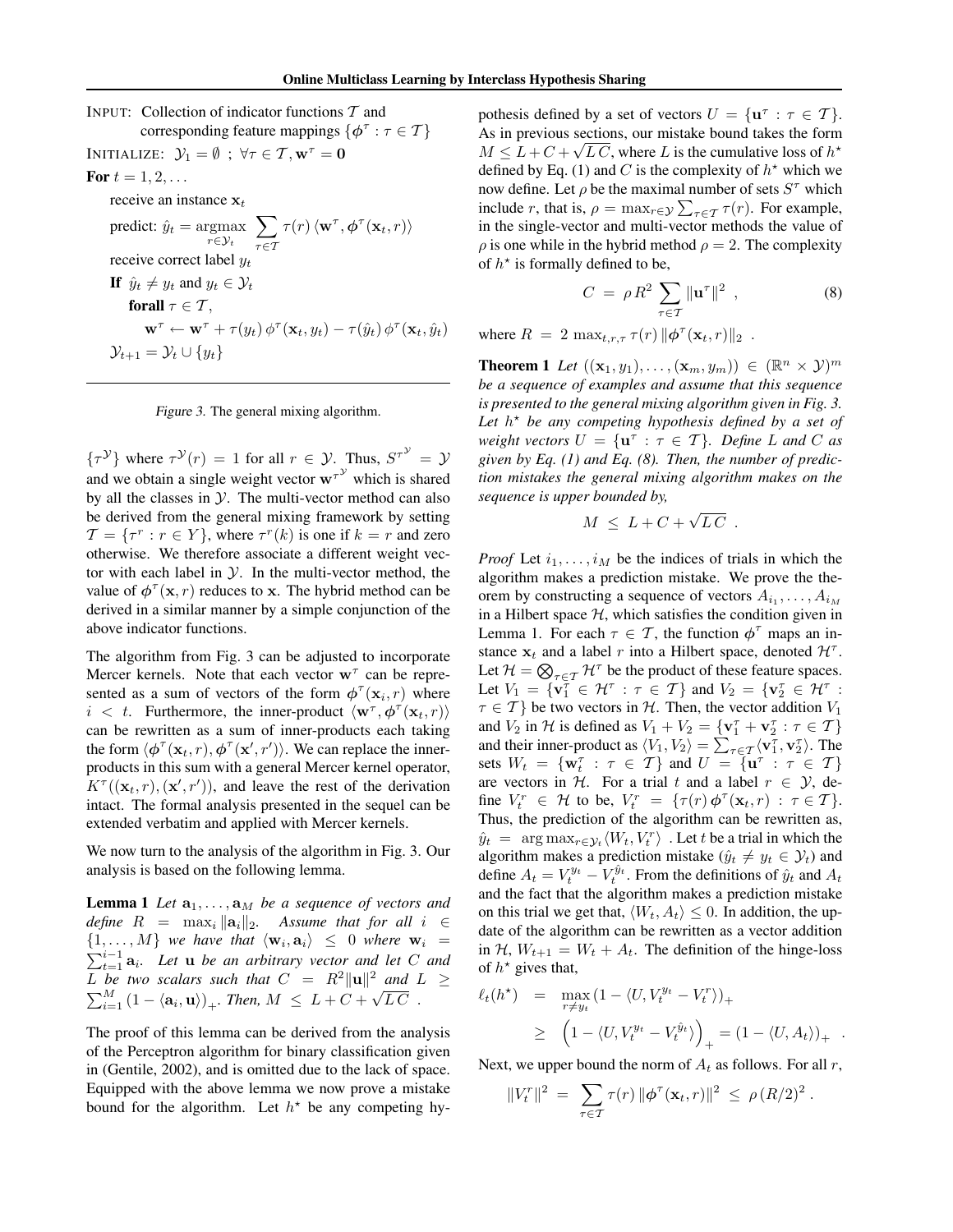Thus,  $||A_t|| \leq ||V_t^{y_t}|| + ||V_t^{\hat{y}_t}|| \leq 2\sqrt{\rho} R/2 = \sqrt{\rho} R.$ We now apply Lemma 1 to the sequence  $A_{i_1}, \ldots, A_{i_M}$  in conjunction with  $U$  and obtain the mistake bound in the theorem.

## 5. Experiments

In this section we present experimental results that demonstrate different aspects of our proposed framework. All experiments compare the multi-vector and single-vector methods to the hybrid method. Our first experiment was performed with the Enron email dataset (available from http://www.cs.umass.edu/∼ronb/datasets/enron flat.tar.gz). The task is to automatically classify email messages into user defined folders. Thus, the instances in this dataset are email messages while the set of classes is the email folders. Note that the set of folders is not known in advance and the user can define new folders on-the-fly. Therefore, our online setting, in which the set of classes is revealed as the online learning proceeds, naturally captures the essence of this email classification task. We represented each email message as a binary vector  $\mathbf{x} \in \{0, 1\}^n$  with a coordinate for each word, so that  $x_i = 1$  if the word corresponding to the index  $i$  appears in the email message and zero otherwise. At each trial, we constructed class specific mappings  $\phi(\mathbf{x}_t, r)$ , for each class  $r \in \mathcal{Y}_t$ , as follows. Let  $I_t^r = \{i < t : y_i = r\}$  be the set of previous trials in which the class label is r and define  $p_t^r$  to be the average instance over  $I_t^r$ ,

$$
\mathbf{p}_t^r = \frac{1}{|I_t^r|} \sum_{i \in I_t^r} \mathbf{x}_i \quad . \tag{9}
$$

We define  $\phi(\mathbf{x}_t, r)$  to be the vector in  $\mathbb{R}^n$  whose *i*'th element is,

$$
\phi_i(\mathbf{x}_t, r) = \begin{cases} 2 & x_{t,i} = 1 \land p_{t,i}^r \ge 0.2 \\ -1 & x_{t,i} = 1 \land p_{t,i}^r \le 0.02 \\ 0 & \text{otherwise} \end{cases} . \quad (10)
$$

That is,  $\phi_i(\mathbf{x}_t, r) = 2$  if the word corresponding to index i appears in the current email message and also appears in at least fifth of the previously observed messages of class  $r$ . If the word appears in the current message but is very rare in previous messages of class r, then  $\phi_i(\mathbf{x}_t, r) = -1$ . In all other cases,  $\phi_i(\mathbf{x}_r, t) = 0$ . We ran the various algorithms on sequences of email messages from 7 users. The results are summarized in Table 1. As can be seen, the hybrid method consistently outperforms both the multivector and single-vector methods. It should also be noted that for 4 users the multi-vector method outperforms the single-vector method while for the remaining 3 users an opposite trend is apparent.

Our second experiment was performed with a

Table 1. The average number of online mistakes of the multivector method, the single-vector method, and the hybrid method on various datasets. The datasets labeled Enron1-Enron7, correspond to email messages of the users beck-s, farmer-d, kaminskiv, kitchen-l, lokay-m, sanders-r, and williams-w3 in the Enron dataset.

| dataset            | $\mathcal{Y}$ | m     | multi | single | hvbrid |
|--------------------|---------------|-------|-------|--------|--------|
| Enron1             | 101           | 1971  | 60.0  | 52.3   | 47.7   |
| Enron <sub>2</sub> | 25            | 3672  | 29.5  | 35.5   | 26.3   |
| Enron3             | 41            | 4477  | 50.9  | 58.4   | 46.0   |
| Enron4             | 47            | 4015  | 48.4  | 53.6   | 42.5   |
| Enron5             | 11            | 2489  | 25.2  | 27.7   | 22.3   |
| Enron6             | 30            | 1188  | 30.2  | 23.7   | 21.8   |
| Enron7             | 18            | 2769  | 4.84  | 3.54   | 3.35   |
| Office             | 51            | 362   | 8.01  | 6.63   | 4.42   |
| YaleB              | 30            | 1920  | 18.3  | 15.2   | 12.9   |
| <b>ISOLET</b>      | 26            | 6238  | 12.7  | 8.52   | 9.08   |
| LETTER             | 26            | 20000 | 11.8  | 16.7   | 11.4   |

dataset of office workspace images (available from http://www.cs.huji.ac.il/∼fink/office.html). To motivate the learning task, imagine a robot that is required to deliver packages in a large office building. Every day the robot must wander throughout the building and upon reaching a person's desk, deliver the appropriate package. Here again the identity of the classes is not known in advance. An office complex with 51 different desks was selected for constructing the dataset. The dataset contains 362 images of the different desks. Images were taken while the camera was facing the desk typically 1m away from the target and at an approximate height of 1.5m. The variation in the images due to changing pose and lighting conditions suggests that a representation based on sets of local descriptors might be suitable for our task. This representation choice seems to be especially appropriate since the characteristic components of each workspace, e.g. a telephone, mug or briefcase, might appear in any location within the image. We therefore chose a representation of images which is based on SIFT key descriptors (Lowe, 2004). Similarly to email messages in the Enron dataset, we represented each instance as a binary vector  $\mathbf{x} \in \{0,1\}^n$  with a coordinate for each possible SIFT key, where  $x_i = 1$  if the SIFT key corresponding to index  $i$  matches a SIFT key in the image  $x$ . As suggested in the SIFT key literature, we declare a match between two SIFT keys if the Euclidean distance between them is significantly lower than any other key extracted from the image. The set of SIFT keys is incrementally constructed by adding all the SIFT keys of each new image that were not matched with previous images in the sequence of examples. As in the Enron dataset, we used the class specific mapping given in Eq. (10). The performance of